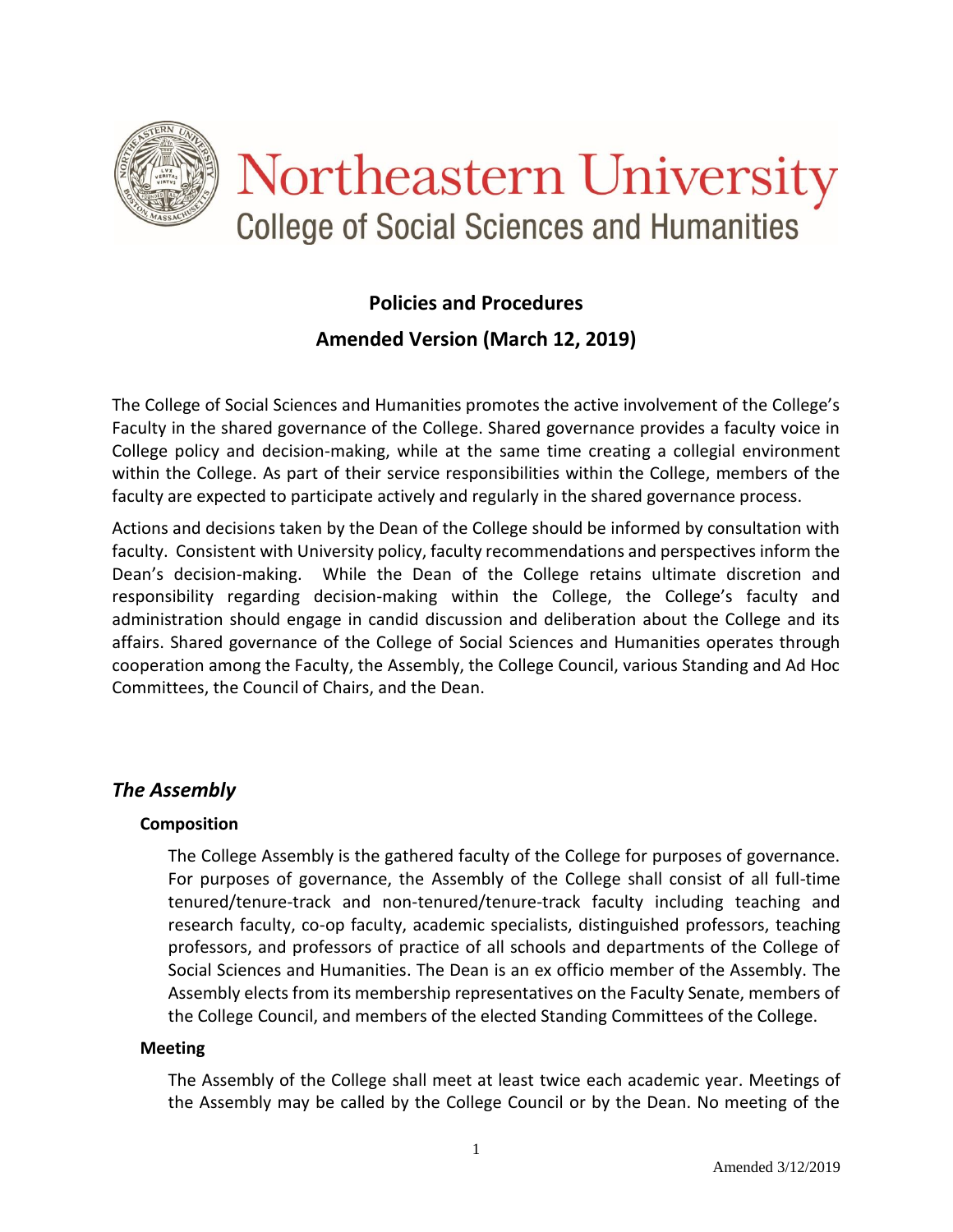Assembly shall be called with less than two weeks' notice of the meeting. Meetings may also be called by petition of 15% of Assembly members. The Chair of the College Council shall serve as presiding officer of Assembly meetings. The agenda for meetings will be determined by the College Council in consultation with the Dean.

#### **Quorum**

For general deliberation, 15% of the members shall constitute a quorum. In the absence of a quorum, one-third of those present may recess by majority vote in order to seek a quorum. If a quorum is not present after two consecutive recesses, the meeting will be considered adjourned. The College Council Chair may bring the agenda to the Council, which will act in lieu of the Assembly, or the Council may proceed via electronic ballot of the Assembly.

### *CSSH Representation on the Faculty Senate*

The CSSH Faculty Senators will be drawn proportionally from two categories of participants:

- a) The tenured/tenure track faculty with tenure homes in the nine tenure granting units.
- b) The ranks of teaching professors, academic specialists, professors of the practice, distinguished professors of the practice, co-op coordinators.

The Faculty Senate determines the number of CSSH Faculty Senators every year. The Dean's Office and College Council will confirm the number of Senators drawn from each category based on the headcounts of each category. No more than two faculty senators shall be from one unit (the nine tenure homes and the World Languages Center).

### *College Council*

### **Composition**

The College Council shall be drawn from four categories of participants:

(a) 9 tenured/tenure-track faculty members from the 9 tenure-granting units in the College: Criminology and Criminal Justice; Cultures, Societies and Global Studies; Economics; English; History; Philosophy and Religion; Political Science; Public Policy and Urban Affairs; and Sociology and Anthropology. Each unit shall have the responsibility to elect a representative to the Council from among its members.

(b) one co-op faculty member, who shall be elected by the co-op faculty;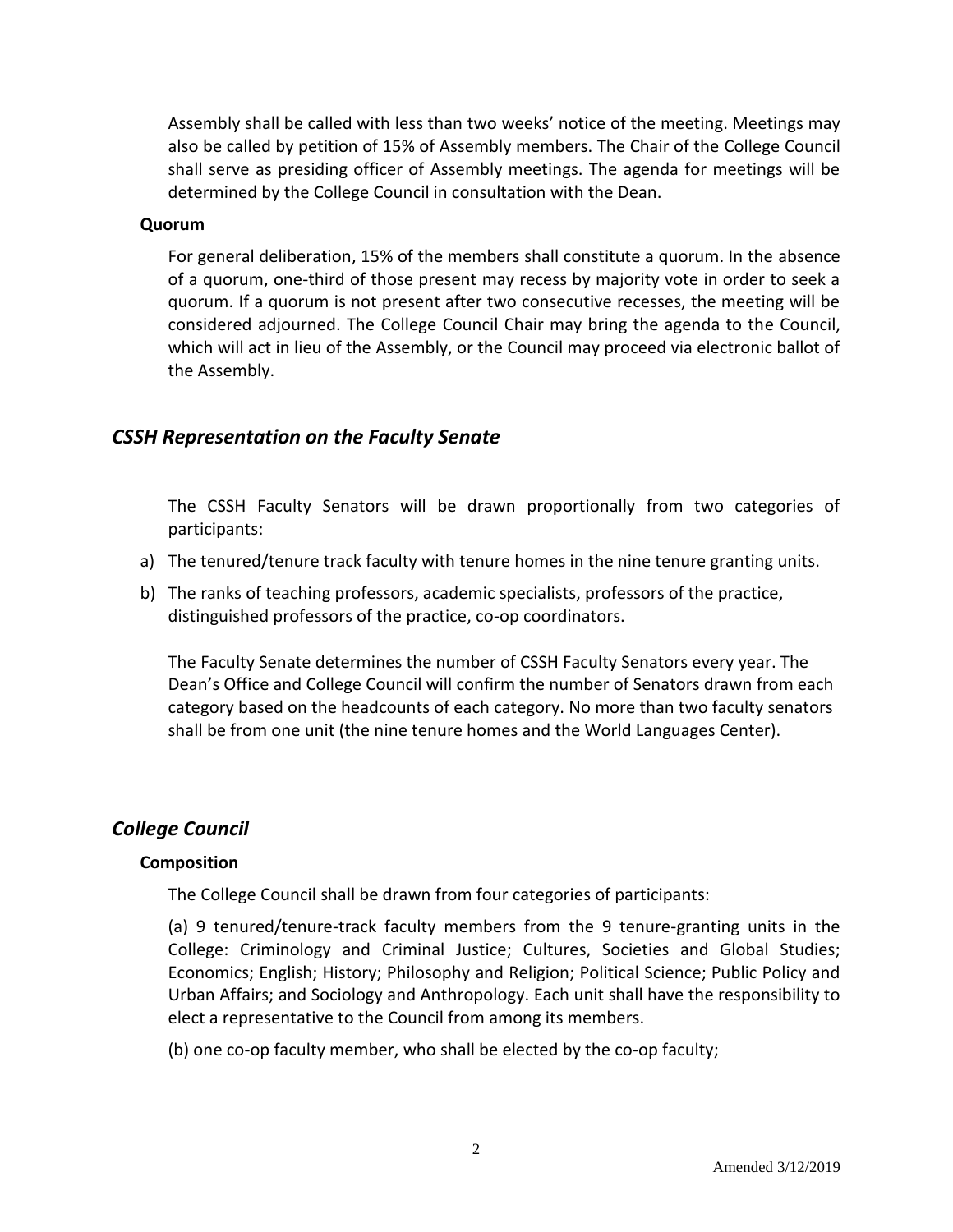(c) four full-time non-tenure-track faculty members, of whom no more than one shall be from the same unit. These shall be elected by and from the ranks of academic specialists, distinguished professors, teaching professors, and professors of the practice.

(d) the Dean and their delegate.

#### **Terms of Service**

Terms of service for Council members shall normally be three years. Terms shall be staggered so that each year one-third of the Council is elected anew. Terms of service shall begin with the last regular meeting of the Council in the spring semester. No Council member shall serve more than two consecutive terms.

#### **Council Meetings**

The Council shall convene on a regular schedule determined by its Chair in consultation with the Dean. Special meetings may be mandated by three Council members.

Items to be considered at a Council meeting can be submitted by any member of the Assembly to the Chair of the Council or to any other member of the Council. The agenda for each Council meeting shall be distributed electronically to the Assembly or posted on the College Website in advance of the meeting.

#### **Governance**

The principal officers of the Council are its Chair, Vice-Chair, and the Dean, *ex officio*. The Chair and Vice-Chair for a given year are elected by the Council at the last regular meeting of the Spring semester from among its members. The election shall be by a simple majority vote of the Council. The Council Chair shall preside over the Council.

The Vice-Chair shall serve as Acting Chair in the absence of the regular Chair. In the event of resignation of the Council Chair or Vice-Chair, the Council shall elect, by a simple majority vote, a successor to that office at its next regular meeting. The Vice-Chair shall not automatically succeed the Chair, but may do so by vote of the Council in the event of the Chair's resignation.

A regular staff assistant shall be appointed by the Dean to work with the Council Chair to provide continuity to the Assembly and Council. The duties of this assistant shall include:

- Assembling and distributing the agendas, documents and nomination lists, and taking and distributing the minutes of the two bodies in a timely manner;
- Keeping a permanent record of all final-draft documents and reports created by the Council, Assembly or committees (excluding individual Tenure, Promotion, and Tenure Appeal recommendations) and maintaining an indexing system for such documents;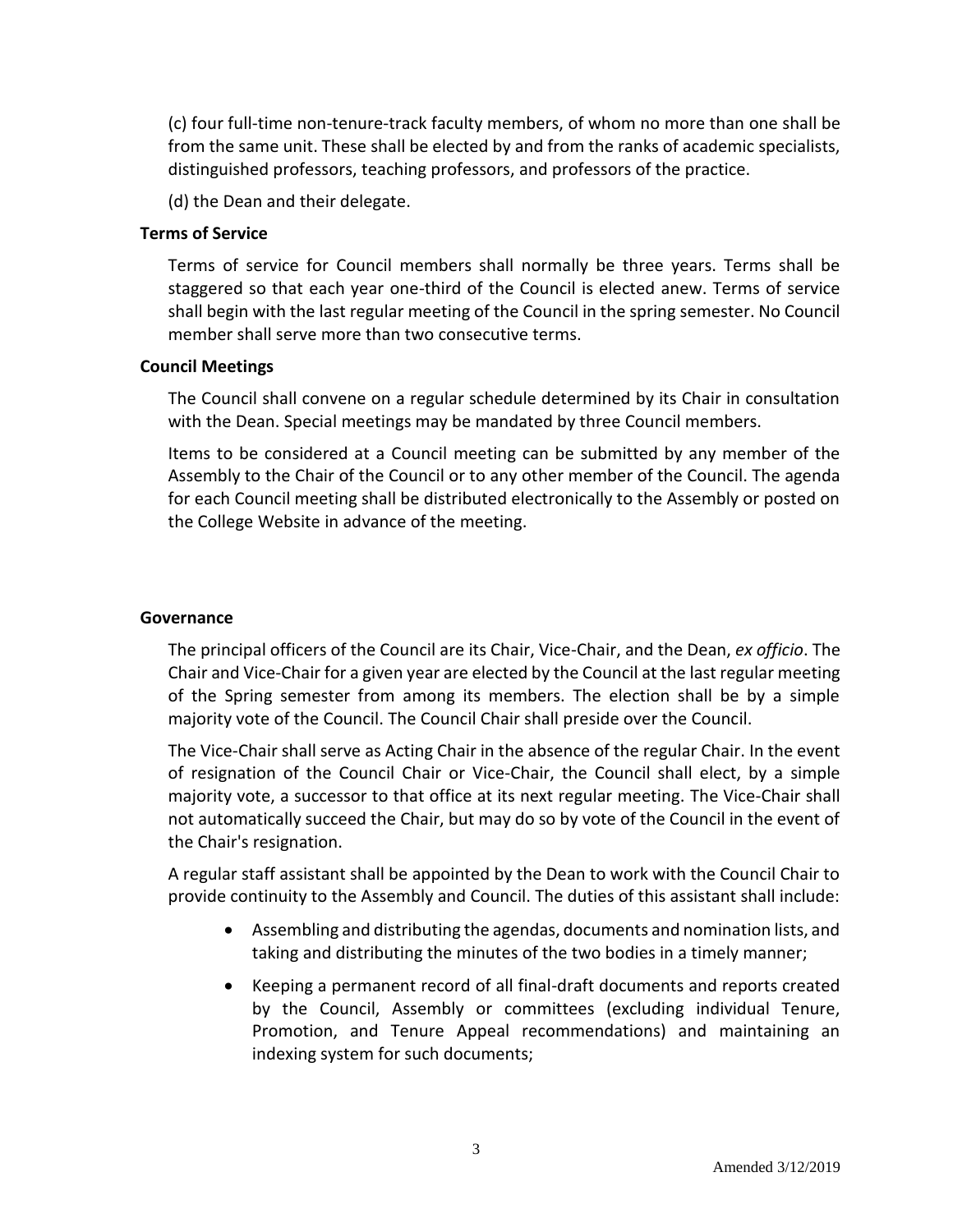- Maintaining a calendar of deadlines for meetings, elections, etc., within the College;
- Maintaining committee rosters and eligibility lists for the Council; and
- Serving as a rapporteur to College committees where appropriate.

### **Reporting**

The Council shall maintain minutes of each of its meetings. The minutes shall include a record of all Council members present and absent, items discussed and votes taken. The Council shall distribute an electronic copy of the minutes to all members of the Assembly or post it on the College Website as soon as possible following each meeting but before its next meeting.

### *Council of Chairs*

The Council of Chairs shall consist of the administrative leaders of each academic department, program, and school within the College, as well as other unit leaders and the directors of other interdisciplinary programs as determined by the Dean. The Dean will also consult regularly with the Council of Chairs on matters affecting the welfare of the College. The Council of Chairs shall, through regular deliberation, offer its advice to the Dean. The Council of Chairs will meet regularly with the Dean to be informed by the Dean about the state of the College and its affairs.

# **Standing Committees:**

### *Tenure and Promotion Advisory Committee*

The Committee shall review applications for tenure and promotion of faculty to the rank of associate professor and make recommendations to the Dean. The Committee shall adhere to all policies and procedures adopted by the Assembly of the College and the Faculty Senate and set forth in the Faculty Handbook. In addition the Committee shall adhere to policies and procedures issued by the Provost's office.

#### **Composition**

The Committee shall consist of five tenured members of the Assembly, with no two members tenured in the same department.

#### **Terms of Service**

Terms of service for Committee members shall normally be two years. Terms of service shall be staggered so that each year approximately half of the Committee is elected anew. Terms of service shall coincide with the start of each academic year.

#### **Selection**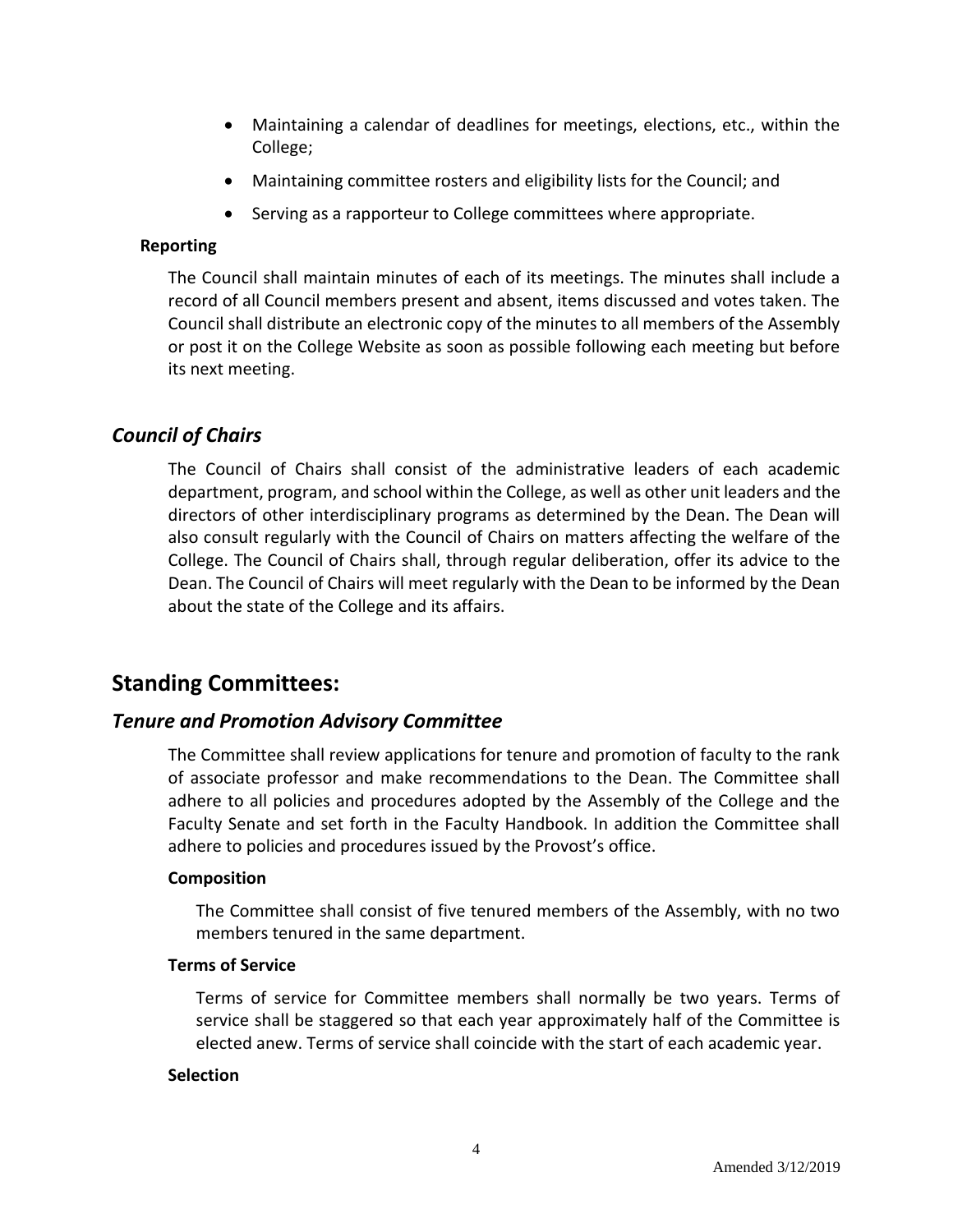In the spring of the academic year, the College Dean will solicit nominations, consistent with eligibility requirements, from all academic schools, departments and programs within the College through their respective unit heads. Committee seats becoming vacant based on a two-year staggered pattern or for any other reason will be filled through an electronic ballot of the Assembly administered by the Dean's office. The entire process shall be completed by the end of the Spring Semester.

After the spring elections, the Dean shall have the option of appointing the chairperson of the new committee in consultation with the Chair of the College Council. Should the Dean elect not to appoint a chairperson, the committee shall elect its chair at a meeting held between its election and the end of the spring semester.

#### **Meeting Schedule**

The Committee is free to organize as it sees fit to produce a report of its considerations. The Committee shall meet as often as needed to dispose of all tenure cases brought to it. To facilitate the important work of this Committee the Dean of the College will work with Deans of schools and Chairs of departments to ensure that Committee members are not assigned to teach during sequences C, D and E, thus creating a block of time for meetings during two days each week.

If a Committee member's schedule cannot be adjusted to match the regular Committee meeting schedule, or if a Committee member is incapacitated then, the Dean, at the request of the Chairperson of the Committee and in consultation with the Chairperson, shall appoint an appropriate alternative. The alternative appointment shall serve only for the current academic year; the Assembly shall elect a new member of the Committee to complete the "incapacitated" member's term of service. A member of the Committee may also be considered "incapacitated" and subject to replacement by the Dean, if deemed so by a unanimous vote of the members of College Council voting on the issue after consultation with the Dean and the Chairperson of the Tenure and Promotion Advisory Committee.

#### **Quorum**

For general deliberation, three elected members shall constitute a quorum. In votes, deliberations and decisions involving individual candidates, all elected members shall constitute a quorum unless a member is excused from voting by reason of belonging to the candidate's school or department, in which case four elected members shall constitute a quorum.

#### **Voting**

On all matters not related to the consideration of individual candidates, the Committee shall decide issues by a simple majority vote. However, binding votes on motions will be taken only at those meetings scheduled for that purpose with all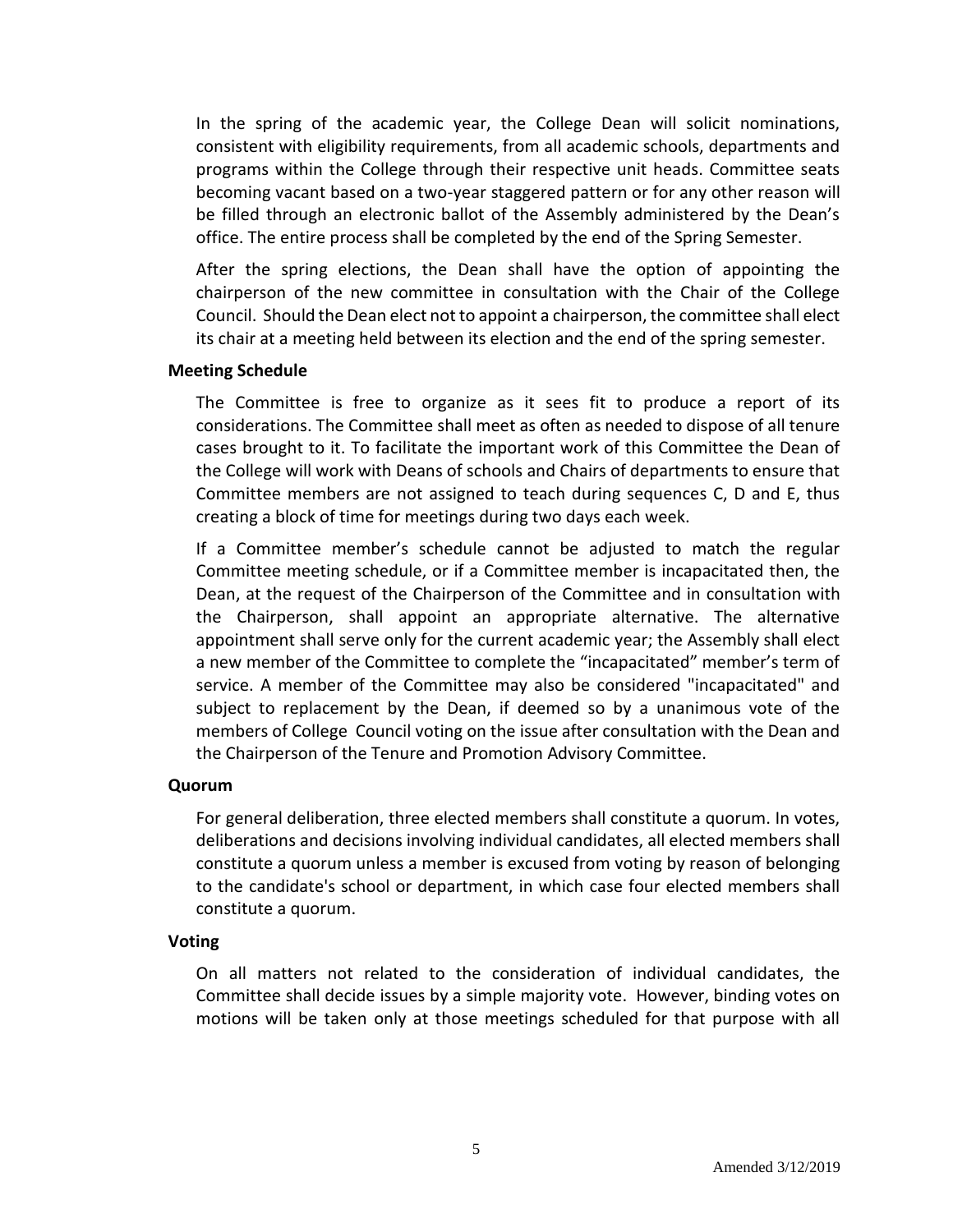members eligible to vote in attendance. All votes shall be recorded as number in favor, number against, and number abstaining.

On matters related to the consideration of individual candidates, voting shall be by secret ballot and the "Record" will show the number for, against, and abstaining. A member of the Committee who is in the school or department of a candidate shall abstain from voting on that candidate. In such cases the name of the member and their school or department shall be included with the record of their abstention.

In the case of candidates for both promotion and tenure the Committee shall vote and record separately the vote for tenure and promotion. When the Dean is ready to make recommendations to the Provost, the Dean may meet with the Committee and discuss the recommendations with the Committee. The Dean is free to participate in the Committee's discussion of any candidate or consult with the Committee at any time. The Dean shall subsequently provide the Committee with a copy of the recommendations but this shall not delay forwarding the dossiers to the Provost.

#### **Confidentiality**

In all discussions of general principles and procedures, the Committee's deliberations shall be publicized and they shall be open to comment by the Assembly. The usual avenue for such comments will be written communication with the members of this Committee. Excluded from this principle of openness are two areas:

- Any deliberations by this Committee on individual candidates.
- Explicit mention of names of individuals, including names of Committee members, in reference to points of debate in any of the Committee's deliberations.

#### *Process*

If during its review of a dossier and preparation of its report, the Committee identifies an item or issue which it believes needs clarification or explanation before it can reach a fully informed and balanced decision, it should make such items or issues known and request clarifying or explanatory material from the candidate and/or from any previous reviewing body before its report is finalized.

When the Committee has completed its final report, which will include a recommendation regarding tenure (and, when appropriate, a final vote), the final report shall be made available to the candidate who shall have ten business days to produce a written response to the report. The final report and the candidate's written response, if any, shall then be forwarded immediately to the next level of review. In those cases in which a candidate has submitted a written response, each succeeding level of review shall carefully examine both portions of the received report (the reviewing entity's report and the candidate's response). If the reviewing entity determines that the candidate's response is sufficiently persuasive and informative such that it may have significantly altered the reviewing entity's final report as received, it may offer the initial reviewing entity the opportunity to submit a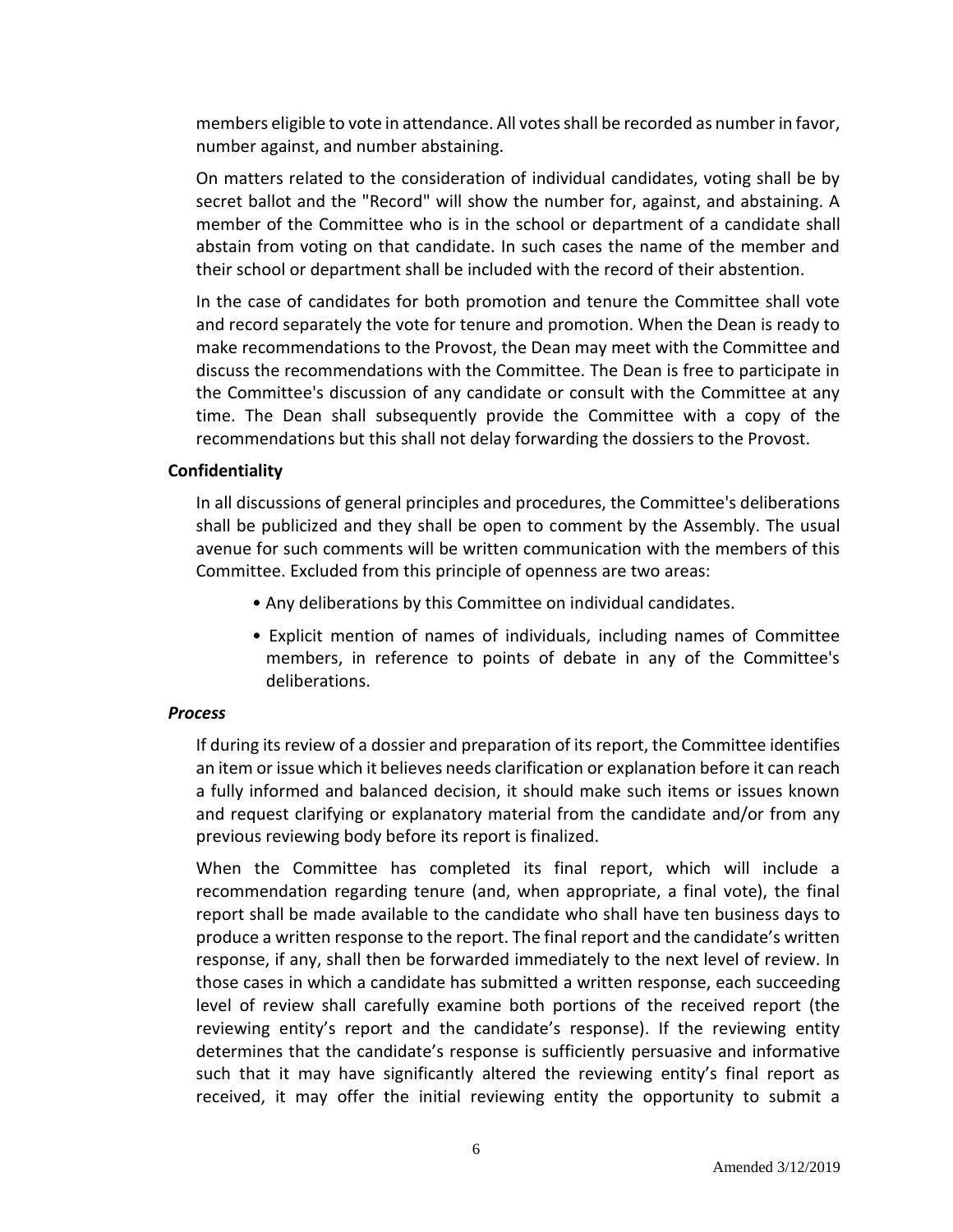supplemental statement addressing the impact and effect the candidate's response may have had on the final report.

#### **Evaluation of Candidates**

The Committee will evaluate each candidate on the basis of internal school or department recommendations as well as any other information in the candidate's dossier. If the Committee believes it necessary, it has the responsibility to request additional materials from the candidate or the school or department at any point in its deliberations. Excellence in teaching and scholarship shall be of primary concern in keeping with appropriate provisions of the Faculty Handbook. The Committee will also take into account the needs of the school or department and the College as well as significant work achieved in other areas of academic activities as designated in the Faculty Handbook.

### *Full Professor and Faculty Development Advisory Committee*

The Committee shall review applications for promotion of faculty to the rank of full professor as well as proposals for Sabbatical leave, and make recommendations to the Dean. The Committee shall also work with the Dean on issues and programs concerning faculty development with particular attention given to mentorship of faculty on the tenure track, support for international travel and faculty research. The Committee shall adhere to all policies and procedures adopted by the Assembly of the College and the Faculty Senate. In addition the Committee shall adhere to policies and procedures issued by the Provost's office.

#### **Composition**

The Committee shall consist of five tenured members of the Assembly, with at least three members holding the rank of full professor and with no two members tenured in the same department.

#### **Terms of Service**

Terms of service for Committee members shall normally be two years. Terms of service shall be staggered so that each year approximately half of the Committee is elected anew. Terms of service shall coincide with the start of each academic year.

#### **Selection**

In the spring of the academic year, the College Dean will solicit nominations, consistent with eligibility requirements, from all academic schools, departments and programs within the College through their respective unit heads. Committee seats becoming vacant based on a two-year staggered pattern or for any other reason will be filled through an electronic ballot of the Assembly administered by the Dean's office. The entire process shall be completed by the end of the Spring Semester.

After the spring elections, the Dean shall have the option of appointing the chairperson of the new committee in consultation with the Chair of the College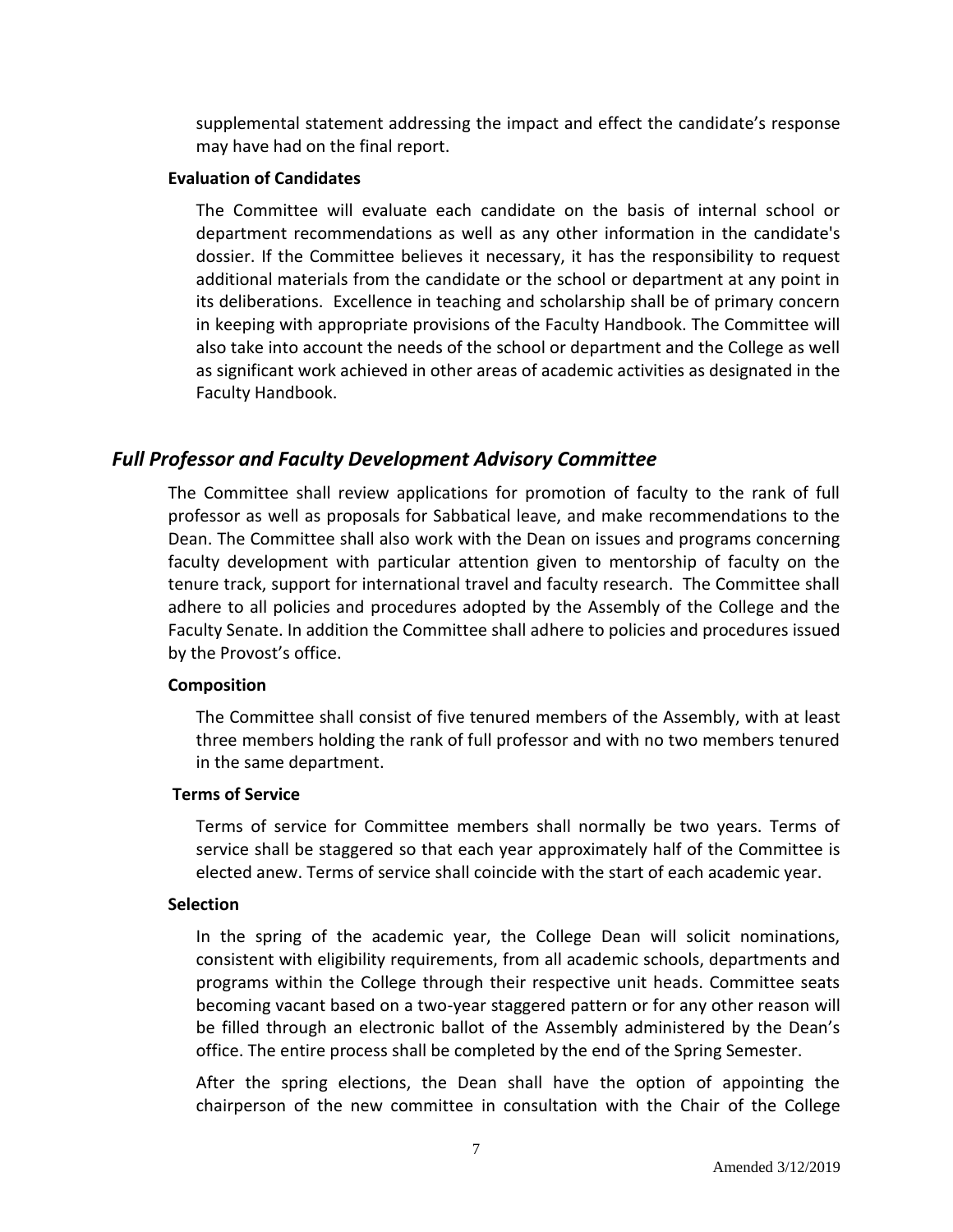Council. Should the Dean elect not to appoint a chairperson, the committee shall elect its chair at a meeting held between its election and the end of the spring semester.

#### **Meeting Schedule**

The Committee is free to organize as it sees fit to produce a "Record" of its considerations. The Committee shall meet as often as needed to dispose of all promotion cases brought to it.

#### **Quorum**

For general deliberation, three elected members shall constitute a quorum. In votes, deliberations and decisions involving individual candidates, all five elected members shall constitute a quorum unless a member is excused by reason of belonging to the candidate's school or department, in which case four elected members shall constitute a quorum.

#### **Voting**

On all matters not related to the consideration of individual candidates, the Committee shall decide issues by a simple majority vote. However, the votes on motions will be taken only at those meetings that were originally scheduled so that each member can attend. All votes shall be recorded as number in favor, number against, and number abstaining.

On matters related to the consideration of individual candidates, voting shall be by secret ballot and the "Record" will show the number for, against, and abstaining. A member of the committee who is in the school or department of a candidate shall abstain from voting on that candidate. In such cases the name of the member and their school or department shall be included with the record of the abstention. There shall be no final promotion vote until the "Record" of the considerations of the committee has been approved by the Committee. The official "Record" shall be simultaneously forwarded to the Dean, the school or department and to the candidate.

When the Dean is ready to make recommendations to the Provost, the Dean may meet with the Committee and discuss the recommendations with the Committee. The Dean is free to participate in the Committee's discussion of any candidate or consult with the Committee at any time. The Dean shall subsequently provide the Committee with a copy of the recommendations but this shall not delay forwarding the dossiers to the Provost.

#### **Confidentiality**

In all discussions of general principles and procedures, the Committee's deliberations shall be publicized and they shall be open to comment by the Assembly. The usual avenue for such comments will be written communication with the members of this Committee. Excluded from this principle of openness are two areas: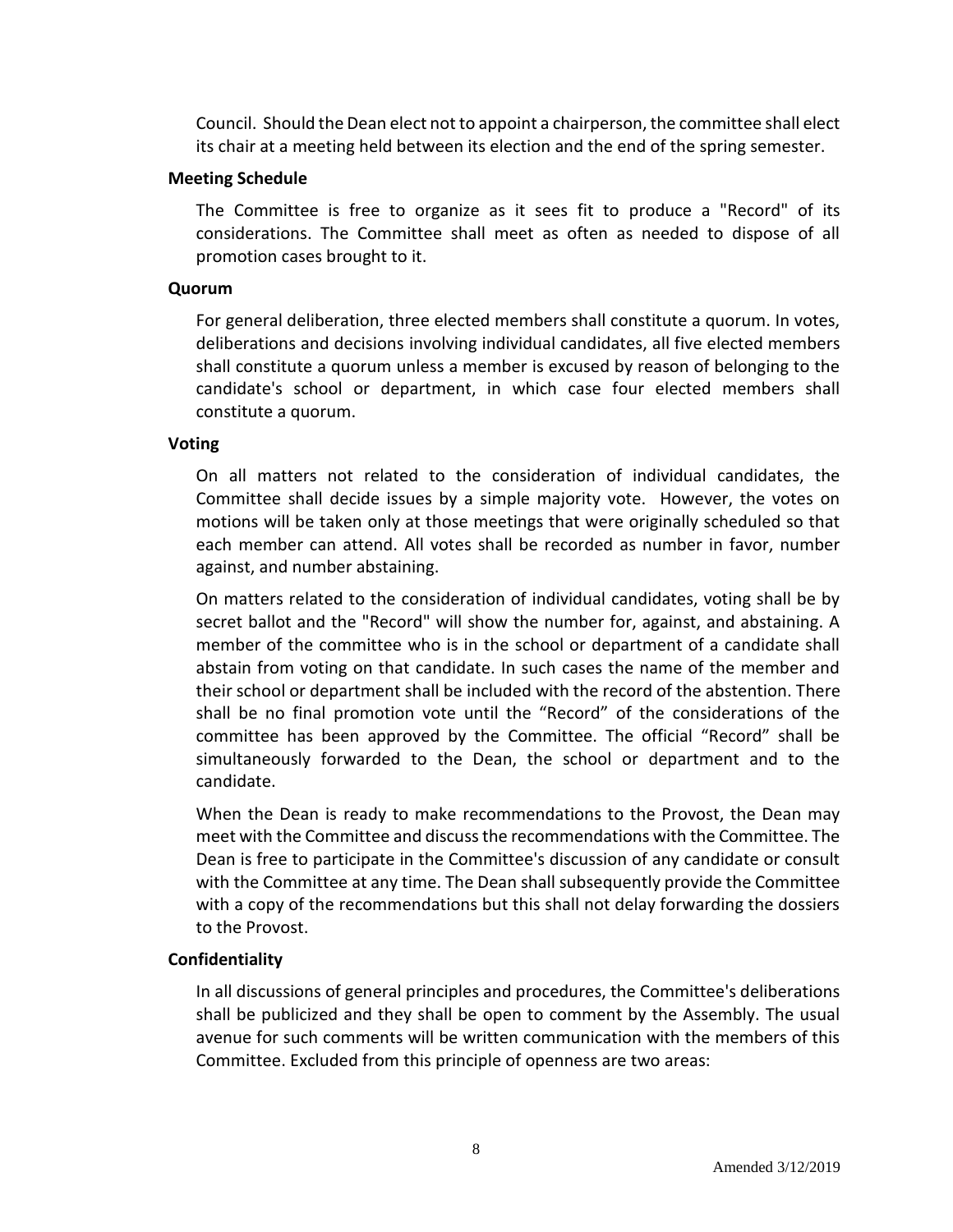- Any deliberations by this Committee on individual candidates.
- Explicit mention of names of individuals, including names of committee members, in reference to points of debate in any of the Committee's deliberations.

### *Undergraduate Academic Advisory Committee*

The Committee shall be responsible for ensuring that the undergraduate curriculum of the College promotes the College's and University's evolving intellectual and pedagogical aims. The Undergraduate Academic Advisory Committee acts on all matters relating to the academic life of undergraduate students in the College in accordance with guidelines approved by the College and the Committee. Among the responsibilities of this Committee are: decisions on academic and co-op probation; change in requirements; permission to resume studies; academic warning; repeating of courses; and student academic appeals. The Committee shall adhere to all policies and procedures adopted by the Faculty of the College and the Faculty Senate. In addition, the Committee shall adhere to policies and procedures issued by the Provost's office.

Actions on undergraduate matters taken by the Undergraduate Academic Advisory Committee shall constitute the recommendations by the Faculty on these matters. The Committee shall make recommendations on behalf of the Faculty directly to the Dean. If the Dean supports them, the recommendations shall, as needed, then be sent to the University Undergraduate Curriculum Committee for consideration. The Committee's and Dean's actions shall be reported periodically to the units involved and to the College Council for informational purposes.

#### **Composition**

The Committee shall consist of five members of the Assembly, with no two members having locus of tenure in the same department.

#### **Terms of Service**

Terms of service for Committee members shall normally be two years. Terms of service shall be staggered so that each year approximately one-half of the Committee is elected anew. Terms of service shall coincide with the start of each academic year.

#### **Selection**

In the spring of the academic year, the College Dean will solicit nominations, consistent with eligibility requirements, from all academic schools, departments and programs within the College through their respective unit heads. Committee seats becoming vacant based on a two-year staggered pattern or for any other reason will be filled through an electronic ballot of the Assembly administered by the Dean's office. The entire process shall be completed by the end of the Spring Semester.

After the spring elections, the Dean shall have the option of appointing the chairperson of the new committee in consultation with the Chair of the College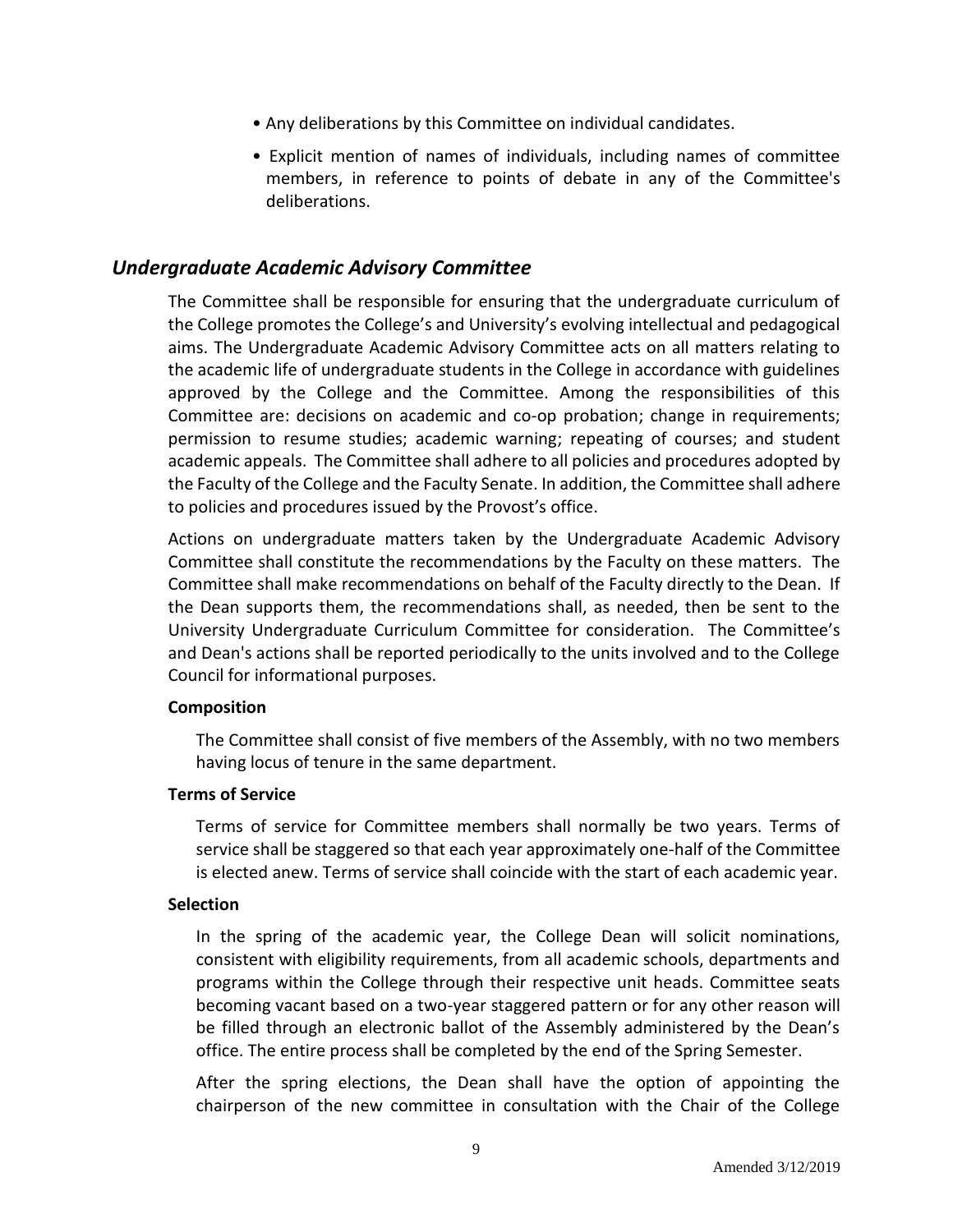Council. Should the Dean elect not to appoint a chairperson, the committee shall elect its chair at a meeting held between its election and the end of the spring semester.

#### **Program Review**

The Undergraduate Academic Advisory Committee is charged with overseeing the quality and scope of undergraduate curricula offered by the College. It recommends changes to the general program of the College and approval or withdrawal of approval of undergraduate majors. The Committee takes into account the need for the College's undergraduate curriculum, its content, and the availability of appropriate faculty and facilities for offering it. Academic schools or departments proposing new programs of study or making substantive revisions to existing programs of study shall submit their proposed programs of study to the Committee for its review. After its review, the Committee shall forward its recommendation to the Dean or their delegate for approval and to the appropriate university review committee when necessary.

#### **Student Concerns**

Undergraduate students may request permission to present their concerns or appeals in person. If a student believes that all pertinent information has not been presented, the student may request that the Undergraduate Academic Advisory Committee reconsider its decision. If the Committee reaffirms its action, and the student is still not satisfied, an appeal for review may be made through the University's Academic Appeals Resolution Committee.. The appeals procedure is described in the Student Handbook.

#### **Quorum**

For general deliberation, a simple majority shall constitute a quorum. In votes and decisions, three-fifths of Committee members shall constitute a quorum.

### *Graduate Academic Advisory Committee*

The Committee shall be responsible for ensuring that the graduate curriculum of the College promotes the College's and University's evolving intellectual and pedagogical aims. The Committee acts on all matters relating to the academic life of graduate students in the College in accordance with guidelines approved by the College and the committee. The responsibilities of this committee are: (a) oversight over the quality and scope of the College's graduate curricula, including recommendations for changes to the general program of the College, approval of graduate degree and certificate programs, and review of proposed changes to those programs; (b) review of student appeals on decisions concerning academic probation, change in requirements, permission to resume studies, academic warning, and repeating of courses. The Committee shall adhere to all policies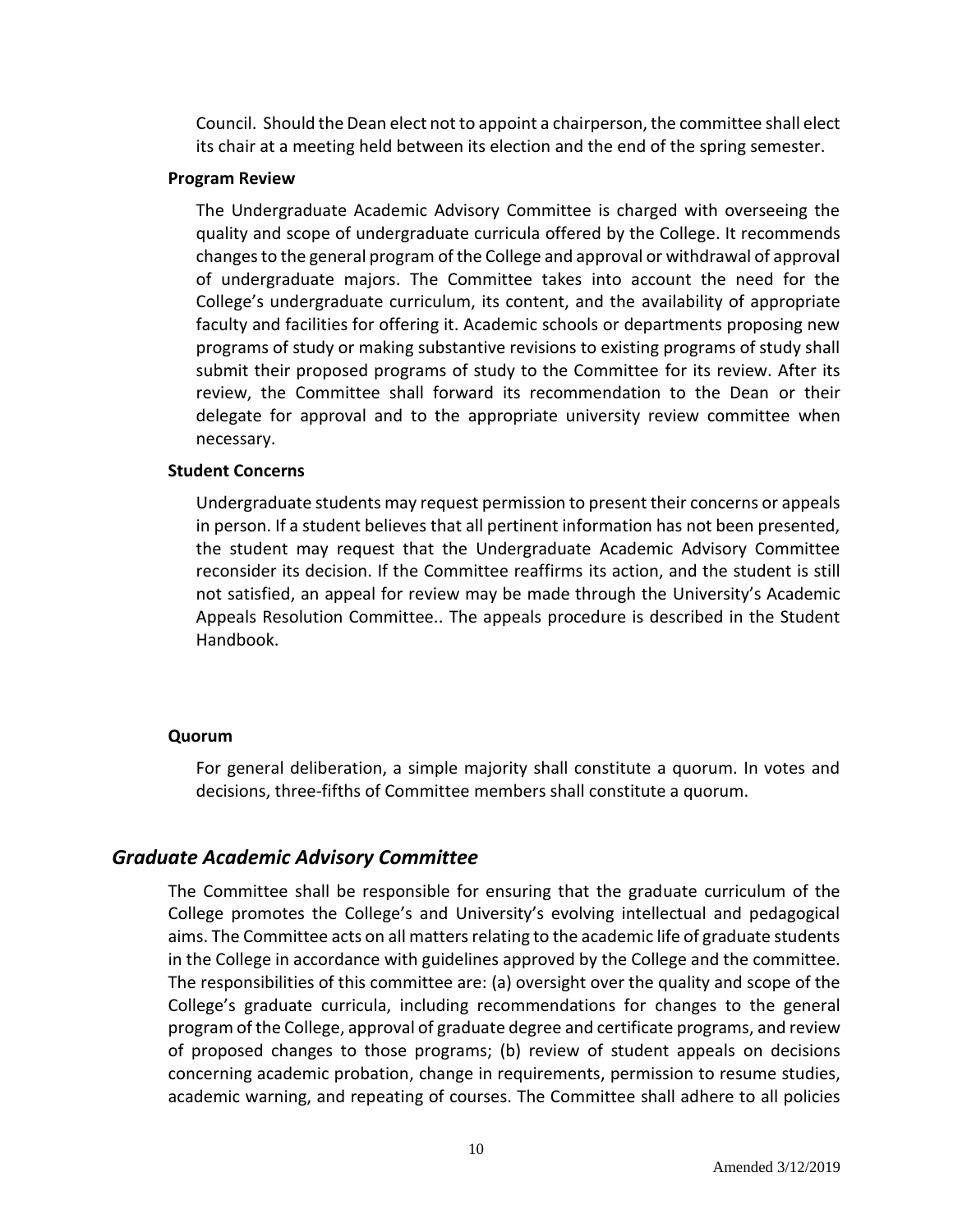and procedures adopted by the Faculty of the College and the Faculty Senate. In addition the Committee shall adhere to policies and procedures issued by the Provost's office.

Actions on graduate matters taken by the Graduate Academic Advisory Committee shall constitute the recommendations by the Faculty on these matters. The Committee shall make recommendations on behalf of the Faculty directly to the Dean (or their Delegate). If the Dean supports them, the recommendations shall, as needed, then be sent to the University Graduate Council for consideration. The Committee's and Dean's actions shall be reported periodically to the units involved and to the College Council for informational purposes.

#### **Composition**

The Committee shall consist of five members of the Assembly, with no two members having locus of tenure in the same department.

#### **Terms of Service**

Terms of service for Committee members shall normally be two years. Terms of service shall be staggered so that each year approximately one-half of the Committee is elected anew. Terms of service shall coincide with the start of each academic year.

#### **Selection**

In the spring of the academic year, the College Dean will solicit nominations, consistent with eligibility requirements, from all academic schools, departments and programs within the College through their respective unit heads. Committee seats becoming vacant based on a two-year staggered pattern or for any other reason will be filled through an electronic ballot of the Assembly administered by the Dean's office. The entire process shall be completed by the end of the Spring Semester.

After the spring elections, the Dean shall have the option of appointing the chairperson of the new committee in consultation with the Chair of the College Council. Should the Dean elect not to appoint a chairperson, the committee shall elect its chair at a meeting held between its election and the end of the spring semester.

#### **Program Review**

The Graduate Academic Advisory Committee is charged with overseeing the quality and scope of graduate curricula offered by the College. It recommends changes to the general program of the College and approval or withdrawal of approval of graduate degree and certificate programs. The Committee takes into account the need for the College's graduate curriculum, its content, and the availability of appropriate faculty and facilities for offering it. Academic schools or departments proposing new programs of study or making substantive revisions to existing programs of study shall submit their proposed programs of study to the Committee for its review. After its review, the Committee shall forward its recommendation to the Dean or their delegate for approval and to the appropriate university review committee when necessary.